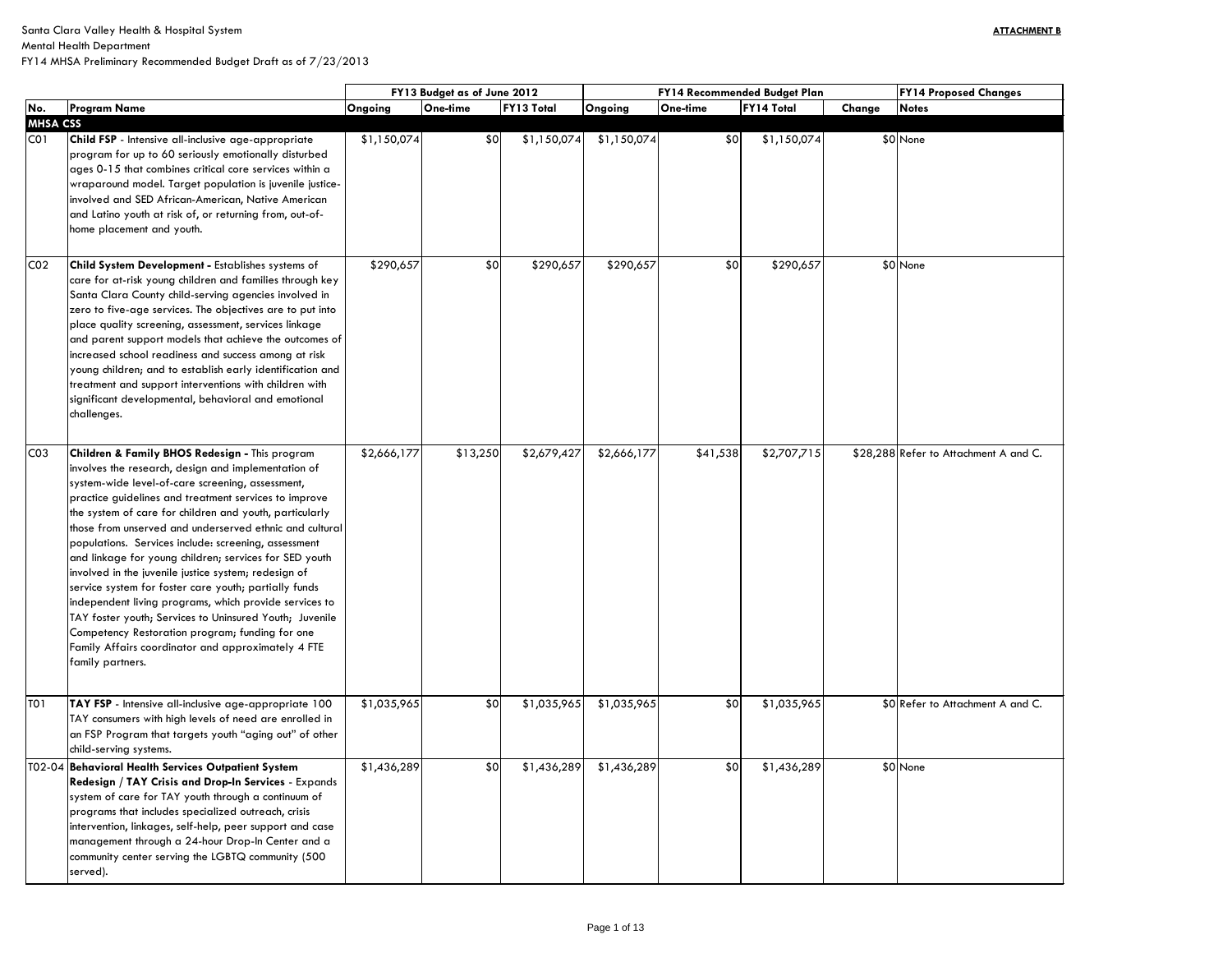## Mental Health Department

|     |                                                                                                                                                                                                                                                                                                                                                                                                                                                                                                                                                                                                                                                                                                               |             | FY13 Budget as of June 2012 |                   |             | FY14 Recommended Budget Plan |                   |        | <b>FY14 Proposed Changes</b>             |  |  |
|-----|---------------------------------------------------------------------------------------------------------------------------------------------------------------------------------------------------------------------------------------------------------------------------------------------------------------------------------------------------------------------------------------------------------------------------------------------------------------------------------------------------------------------------------------------------------------------------------------------------------------------------------------------------------------------------------------------------------------|-------------|-----------------------------|-------------------|-------------|------------------------------|-------------------|--------|------------------------------------------|--|--|
| No. | <b>Program Name</b>                                                                                                                                                                                                                                                                                                                                                                                                                                                                                                                                                                                                                                                                                           | Ongoing     | One-time                    | <b>FY13 Total</b> | Ongoing     | One-time                     | <b>FY14 Total</b> | Change | <b>Notes</b>                             |  |  |
| A01 | Adult FSP - Intensive all-inclusive program for 175<br>highest risk SMI adults who are frequent users of<br>involuntary care; and underserved homeless populations<br>consumers with high levels of need. Based on the<br>AB2034 philosophy, the program provides treatment,<br>case management and community resources necessary<br>to meet the needs of each individual's life circumstances.                                                                                                                                                                                                                                                                                                               | \$4,545,934 | \$0                         | \$4,545,934       | \$4,351,925 | \$0                          | \$4,351,925       |        | (\$194,009) Refer to Attachment A and C. |  |  |
| A02 | Adult BHOS Redesign - This plan expands self-help and<br>peer-support services; redesigns outpatient clinics<br>toward a recovery model; incorporates consumer<br>involvement; modifies levels of care to appropriately<br>meet consumers' level of need, and works with system<br>partners (e.g., law enforcement) to improve the care<br>consumers receive when they interface with multiple<br>systems. The service expansion component addresses<br>specific population disparities in the adult system for co-<br>occurring mental health/substance abuse disorders, co-<br>occurring mental health/developmental disabilities, and<br>unserved and underserved ethnic and cultural groups.              | \$7,589,738 | \$0                         | \$7,589,738       | \$7,904,362 | \$1,598,334                  | \$9,502,696       |        | \$1,912,958 Refer to Attachment A and C. |  |  |
| A03 | Criminal Justice System Jail Aftercare Program - This<br>program serves 486 adults 18 to 59 years old with<br>concurrent mental health and substance abuse problems<br>who also are involved in the criminal justice system. A<br>continuum of intensive all-inclusive services, residential,<br>outpatient, and aftercare linkage and case<br>management is offered to clients based on individual<br>need.                                                                                                                                                                                                                                                                                                  | \$6,680,608 | \$0                         | \$6,680,608       | \$6,680,608 | \$0                          | \$6,680,608       |        | \$0 None                                 |  |  |
| A04 | <b>Urgent Care -</b> The program provides consumers and<br>individuals with emergent needs with critical services<br>and is an alternative to Emergency Psychiatric Services<br>(EPS). MHUC services include crisis counseling, referrals,<br>education, medications, as well as intensive follow-up in<br>the community for a short period of time. This service is<br>available to individuals who walk in for assistance. The<br>program is open from 8AM to 10PM each day, 7 days<br>a week and works closely with EPS staff. On a limited<br>basis, the staff provide mobile crisis response and<br>telephone consultation to the police as they are called<br>to highly emotionally charged situations. | \$3,449,971 | \$73,200                    | \$3,523,171       | \$8,223,500 | \$0                          | \$8,223,500       |        | \$4,700,329 Refer to Attachment A and C. |  |  |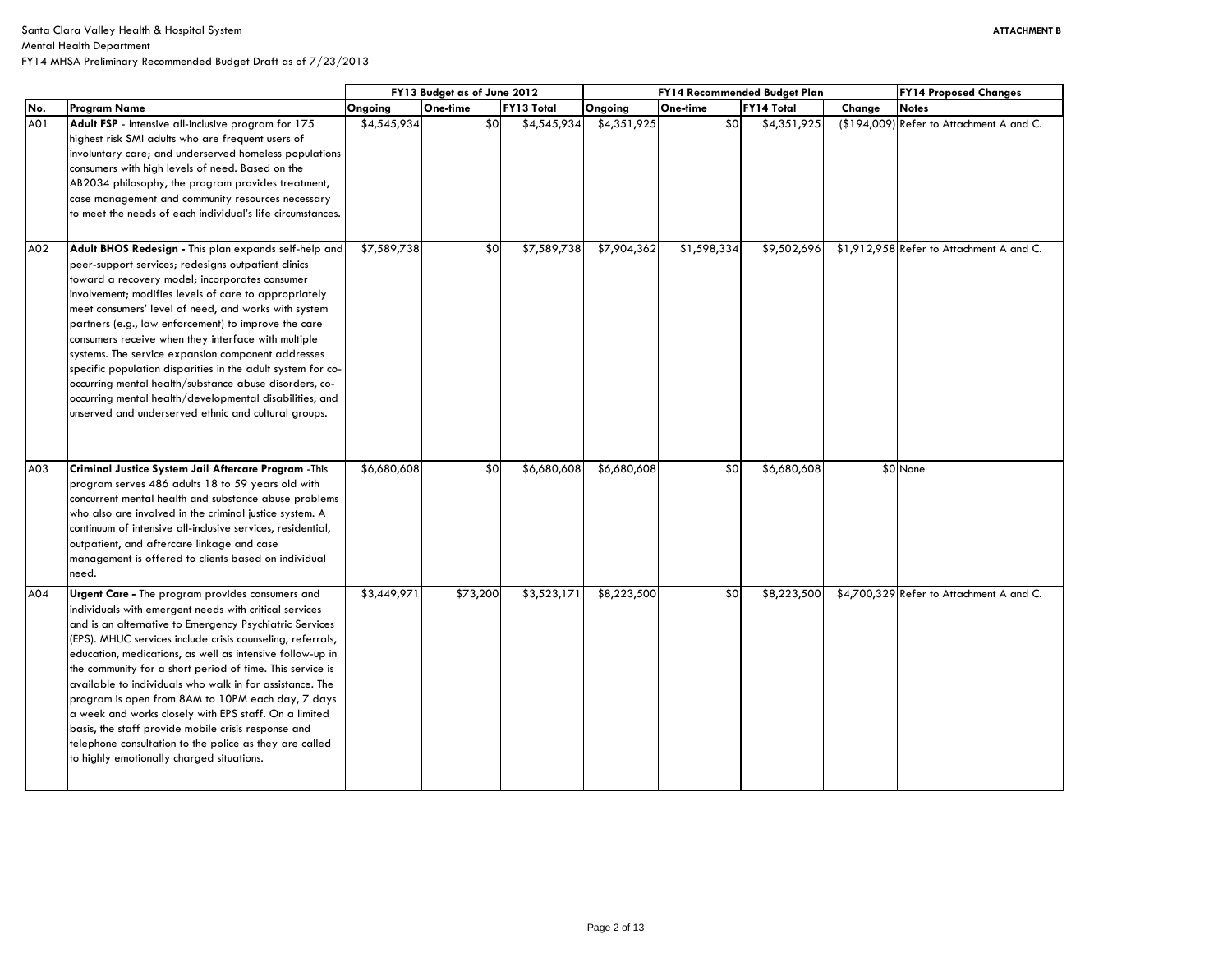| <b>FY14 Proposed Changes</b> |
|------------------------------|
| <b>Notes</b>                 |
| Refer to Attachment A.       |
|                              |
|                              |
|                              |
|                              |
|                              |
|                              |
|                              |
|                              |
|                              |
|                              |
| None                         |
|                              |
|                              |
|                              |
|                              |
|                              |
|                              |
|                              |
|                              |
|                              |
| Refer to Attachment A and C. |
|                              |
|                              |
|                              |
|                              |
|                              |
|                              |
|                              |
|                              |
|                              |
|                              |
| Refer to Attachment A and C. |
|                              |
|                              |
|                              |
|                              |
|                              |
|                              |
|                              |
|                              |
|                              |
|                              |
|                              |
|                              |
|                              |
|                              |
|                              |
|                              |

|                    |                                                                                                                                                                                                                                                                                                                                                                                                                                                                                                                                                                                                                                                                                                                                                                                                                                       | FY13 Budget as of June 2012 |           |                   | <b>FY14 Recommended Budget Plan</b> |                 | <b>FY14 Proposed Changes</b> |        |                                                |
|--------------------|---------------------------------------------------------------------------------------------------------------------------------------------------------------------------------------------------------------------------------------------------------------------------------------------------------------------------------------------------------------------------------------------------------------------------------------------------------------------------------------------------------------------------------------------------------------------------------------------------------------------------------------------------------------------------------------------------------------------------------------------------------------------------------------------------------------------------------------|-----------------------------|-----------|-------------------|-------------------------------------|-----------------|------------------------------|--------|------------------------------------------------|
| No.                | <b>Program Name</b>                                                                                                                                                                                                                                                                                                                                                                                                                                                                                                                                                                                                                                                                                                                                                                                                                   | Ongoing                     | One-time  | <b>FY13 Total</b> | Ongoing                             | <b>One-time</b> | <b>FY14 Total</b>            | Change | <b>Notes</b>                                   |
| A05                | <b>Consumer &amp; Family Wellness &amp; Recovery Services -</b><br>This is an initiative to transform the outpatient services of<br>County- and CBO-operated clinics. The initiative<br>provides clinics with the training and practical skills to<br>move towards a recovery and wellness oriented service<br>model, which emphasizes the consumer's principal role in<br>his or her own recovery, appropriate levels of care, and<br>infuses and expands the role of peer mentors, peer-<br>directed services and self-help programs throughout the<br>system.                                                                                                                                                                                                                                                                      | \$1,059,761                 | \$0       | \$1,059,761       | \$1,059,761                         | \$0             | \$1,059,761                  |        | \$0 Refer to Attachment A.                     |
| <b>OA01</b>        | Older Adult FSP - this program offers up to 25<br>enrollees with intensive wraparound services including.<br>FSPs for older adults are designed to meet the<br>comprehensive needs of seriously mentally ill older<br>adults 60+ years of age. These include psychiatric<br>needs, homelessness or the risk of homelessness,<br>hospitalization or other institutionalization, and the risk<br>of being harmed physically, financially or<br>psychologically.                                                                                                                                                                                                                                                                                                                                                                         | \$371,288                   | \$0       | \$371,288         | \$371,288                           | \$0             | \$371,288                    |        | \$0 None                                       |
| <b>OA02-</b><br>04 | <b>Older Adult Behavioral Health Services Outpatient</b><br>Redesign - The initiative is intended to result in improved<br>design for age-appropriate access, engagement,<br>screening, assessment, and level of care system<br>assignment for outpatient services; and training and<br>staff development plans to ensure incorporation of core<br>transformation principles and new intervention models<br>throughout the system, including recovery focused<br>services,<br>consumer/family member involvement, and cultural<br>competency.                                                                                                                                                                                                                                                                                         | \$1,305,042                 | \$280,000 | \$1,585,042       | \$1,305,042                         | \$190,000       | \$1,495,042                  |        | (\$90,000) Refer to Attachment A and C.        |
| HC01               | Behavioral & Primary Health Care Partnership - This<br>program is an initiative to improve the interface<br>between behavioral health and local medical primary<br>care in collaboration with mental health and substance<br>abuse providers. The program incorporates key<br>evidenced-based administrative and direct service<br>strategies that will improve service access, care<br>coordination and care delivery across healthcare<br>systems. A new Mental Health Specialty Assessment<br>Center (MHSAC) offers mental health assessments and<br>assistance in linking to needed services, enrollment in the<br>VMC primary care system, annual health screenings with<br>pharmacy education for enrolled consumers, and<br>increased pharmacy consultation to improve primary<br>care with psychiatric medication management. | \$5,230,979                 | \$0       | \$5,230,979       | \$0                                 | \$0             |                              |        | \$0 (\$5,230,979) Refer to Attachment A and C. |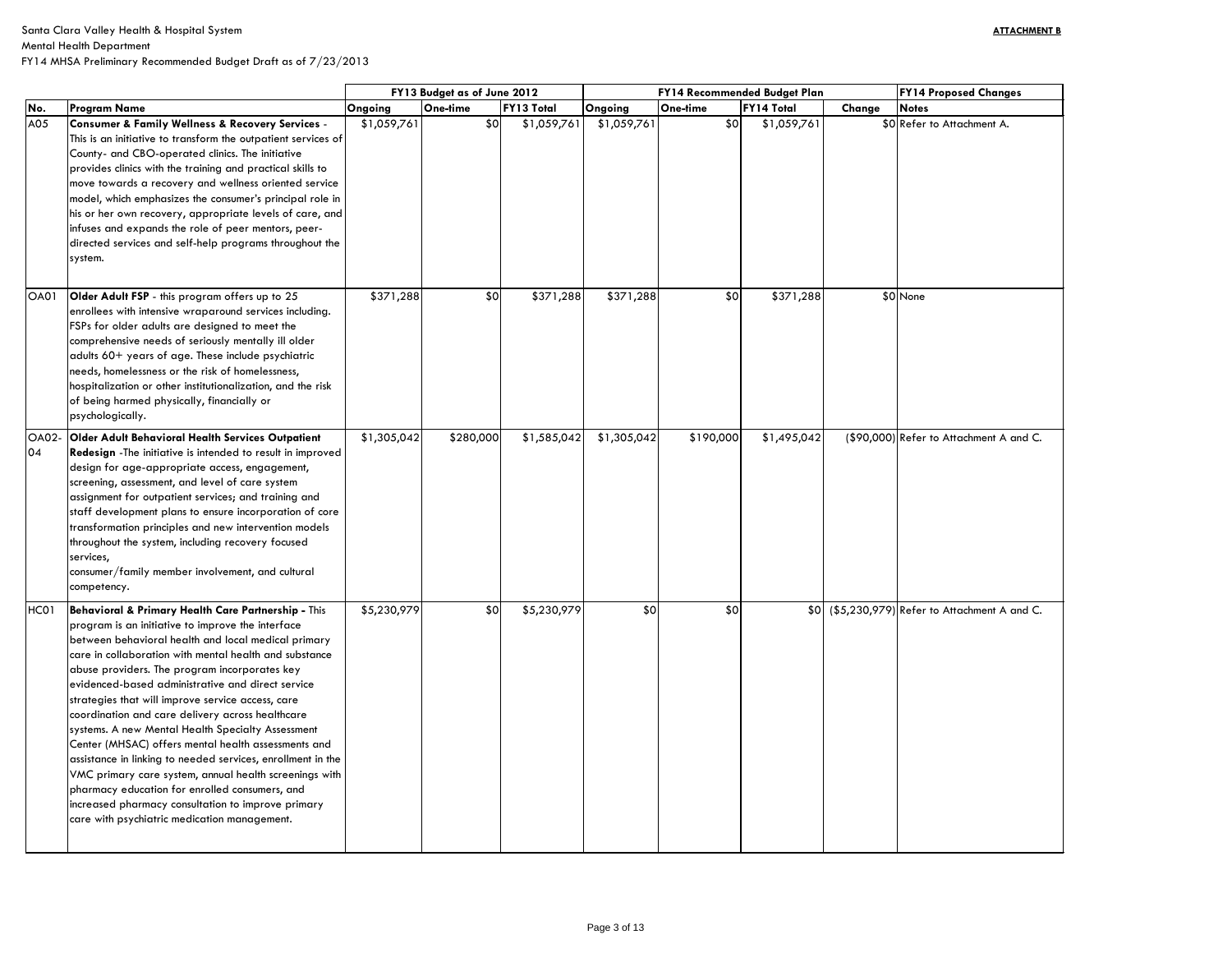| FY14 Proposed Changes        |
|------------------------------|
| <b>Notes</b>                 |
| Refer to Attachment A and C. |
| Refer to Attachment A and C. |
| Refer to Attachment A.       |
|                              |

|                   |                                                            | FY13 Budget as of June 2012 |           |                   |                             | FY14 Recommended Budget Plan |                   | <b>FY14 Proposed Changes</b> |                                          |  |
|-------------------|------------------------------------------------------------|-----------------------------|-----------|-------------------|-----------------------------|------------------------------|-------------------|------------------------------|------------------------------------------|--|
| No.               | <b>Program Name</b>                                        | Ongoing                     | One-time  | <b>FY13 Total</b> | Ongoing                     | One-time                     | <b>FY14 Total</b> | Change                       | <b>Notes</b>                             |  |
| <b>HO01</b>       | Housing Options Initiative - This program is established   | \$1,878,391                 | \$558,959 | \$2,437,350       | \$1,865,281                 | \$558,959                    | \$2,424,240       |                              | (\$13,110) Refer to Attachment A and C.  |  |
|                   | to help the MHD and the County directly address the        |                             |           |                   |                             |                              |                   |                              |                                          |  |
|                   | housing needs of consumers through housing                 |                             |           |                   |                             |                              |                   |                              |                                          |  |
|                   | development, services, and interagency collaboration.      |                             |           |                   |                             |                              |                   |                              |                                          |  |
|                   | The Office of Housing and Homeless Support Services        |                             |           |                   |                             |                              |                   |                              |                                          |  |
|                   | (OHHSS) was created to oversee MHD's housing               |                             |           |                   |                             |                              |                   |                              |                                          |  |
|                   | development, programs, and services for unserved and       |                             |           |                   |                             |                              |                   |                              |                                          |  |
|                   | underserved consumers of all age groups and their          |                             |           |                   |                             |                              |                   |                              |                                          |  |
|                   | families, particularly those who are homeless or are at-   |                             |           |                   |                             |                              |                   |                              |                                          |  |
|                   | risk of homelessness, have co-occurring disorders, suffer  |                             |           |                   |                             |                              |                   |                              |                                          |  |
|                   | from abuse or are involved in the criminal justice system. |                             |           |                   |                             |                              |                   |                              |                                          |  |
|                   | Using County General Funds, the OHHSS supports the         |                             |           |                   |                             |                              |                   |                              |                                          |  |
|                   | County's effort to address homelessness throughout the     |                             |           |                   |                             |                              |                   |                              |                                          |  |
|                   | County. The goals and strategies of this program           |                             |           |                   |                             |                              |                   |                              |                                          |  |
|                   | intersect and are coordinated with those of agencies       |                             |           |                   |                             |                              |                   |                              |                                          |  |
|                   | addressing homelessness throughout Santa Clara             |                             |           |                   |                             |                              |                   |                              |                                          |  |
|                   | County.                                                    |                             |           |                   |                             |                              |                   |                              |                                          |  |
|                   |                                                            |                             |           |                   |                             |                              |                   |                              |                                          |  |
|                   |                                                            |                             |           |                   |                             |                              |                   |                              |                                          |  |
| LPO1              | Learning Partnership - Is a Division of the SCCMHD         | \$1,845,676                 | \$0       | \$1,845,676       | \$1,593,772                 | \$0                          | \$1,593,772       |                              | (\$251,904) Refer to Attachment A and C. |  |
|                   | comprised of three Units, Decision Support (the            |                             |           |                   |                             |                              |                   |                              |                                          |  |
|                   | Department's research and evaluation unit), Cultural       |                             |           |                   |                             |                              |                   |                              |                                          |  |
|                   | Competency (ensures that cultural needs of the County's    |                             |           |                   |                             |                              |                   |                              |                                          |  |
|                   | ethnic and racial populations are met by the               |                             |           |                   |                             |                              |                   |                              |                                          |  |
|                   | Department) and Continuous Learning (responsible for       |                             |           |                   |                             |                              |                   |                              |                                          |  |
|                   | staff development and consumer and family member           |                             |           |                   |                             |                              |                   |                              |                                          |  |
|                   | workforce education and training). These units are         |                             |           |                   |                             |                              |                   |                              |                                          |  |
|                   | tasked with working together to aid and support the        |                             |           |                   |                             |                              |                   |                              |                                          |  |
|                   | transformation of the Department to a client               |                             |           |                   |                             |                              |                   |                              |                                          |  |
|                   | driven/family supportive wellness and recovery system.     |                             |           |                   |                             |                              |                   |                              |                                          |  |
| AD <sub>0</sub> 1 | Administration - Includes support staff positions and      | \$1,573,287                 | \$0       | \$1,573,287       | \$1,573,287                 | \$0                          | \$1,573,287       |                              | \$0 Refer to Attachment A.               |  |
|                   | contracts for Administration, Contracts, Finance and       |                             |           |                   |                             |                              |                   |                              |                                          |  |
|                   | Quality Improvement.                                       |                             |           |                   |                             |                              |                   |                              |                                          |  |
|                   | <b>Total MHSA CSS</b>                                      | \$42,109,836                | \$925,409 |                   | $$43,035,245$ $$41,507,987$ | \$2,388,831                  | \$43,896,818]     | \$861,573                    |                                          |  |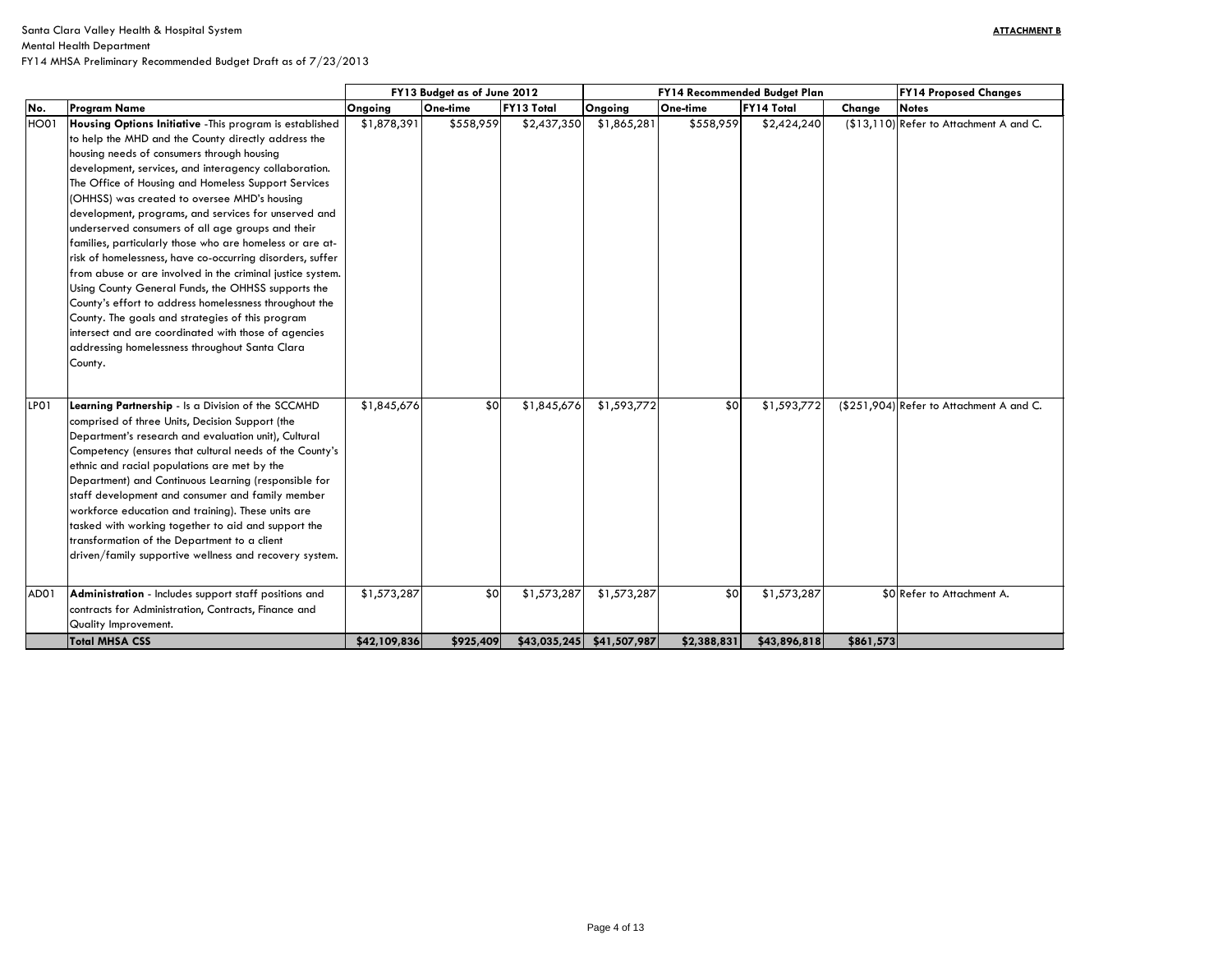Mental Health Department

| FY14 Proposed Changes |
|-----------------------|
| <b>Notes</b>          |
|                       |
| None                  |
|                       |
|                       |
|                       |
|                       |
|                       |
|                       |
| None                  |
|                       |
|                       |
|                       |
|                       |
|                       |
|                       |
|                       |
|                       |
| None                  |
|                       |
|                       |
|                       |
|                       |
|                       |
|                       |
|                       |
|                       |
| None                  |
|                       |
|                       |
|                       |
|                       |
|                       |
|                       |
|                       |
|                       |
| None                  |
|                       |
|                       |
|                       |
|                       |
|                       |

|                      |                                                                                                                                                                                                                                                                                                                                                                                                                                                                                                    | FY13 Budget as of June 2012 |             |                   |         | FY14 Recommended Budget Plan | <b>FY14</b>       |        |              |
|----------------------|----------------------------------------------------------------------------------------------------------------------------------------------------------------------------------------------------------------------------------------------------------------------------------------------------------------------------------------------------------------------------------------------------------------------------------------------------------------------------------------------------|-----------------------------|-------------|-------------------|---------|------------------------------|-------------------|--------|--------------|
| No.                  | <b>Program Name</b>                                                                                                                                                                                                                                                                                                                                                                                                                                                                                | Ongoing                     | One-time    | <b>FY13 Total</b> | Ongoing | One-time                     | <b>FY14 Total</b> | Change | <b>Notes</b> |
| <b>MHSA WE&amp;T</b> |                                                                                                                                                                                                                                                                                                                                                                                                                                                                                                    |                             |             |                   |         |                              |                   |        |              |
| W <sub>1</sub>       | <b>Workforce Education and Training Coordination -</b><br>Positions budgeted for Workforce, Education and<br>Training infrastructure and are charged entirely to this<br>budget. The infrastructure is to support the education<br>and training for underrepresented populations to enter<br>the Mental Health Workforce and advance within the<br>system as desired.                                                                                                                              | \$0                         | \$253,414   | \$253,414         | \$0     | \$253,414                    | \$253,414         |        | \$0 None     |
| W <sub>2</sub>       | <b>Promising Practice-Based Training in Adult Recovery</b><br>Principles & Child, Adolescent & Family Service<br>Models - This action expands training for SCCMHD and<br>contract CBO management and staff, consumers and<br>family members and other key stakeholders. The<br>training will promote and encourage the integration of<br>Wellness and Recovery methods and the value of<br>providing peer support and the use of staff with "lived<br>experience" via a continuous learning model. | \$0                         | \$1,075,577 | \$1,075,577       | \$0     | \$1,075,577                  | \$1,075,577       |        | \$0 None     |
| W <sub>3</sub>       | Improved Services & Outreach to Unserved and<br><b>Underserved Populations - This action will expand</b><br>specialized cultural competency training to all staff to<br>improve services to ethnic and cultural populations.<br>Ethnic and Cultural populations are broadly defined to<br>include marginalized populations such as, People of<br>Color, the Elderly, Youth, People with Disabilities,<br>LGBTQ individuals, Immigrant and Refugee Populations.                                     | \$0                         | \$605,577   | \$605,577         | \$0     | \$605,577                    | \$605,577         |        | \$0 None     |
| W4                   | <b>Welcoming Consumers and Family Members - This</b><br>action will develop and implement training, workshops<br>and consultations that create an environment that<br>welcomes consumers and family members as contributing<br>members of the public mental health system. It creates a<br>Consumer/Family Member Training Coordinator whose<br>focus will be to advance the educational, employment,<br>and leadership opportunities for consumers and family<br>members public mental health.    | \$0                         | \$536,153   | \$536,153         | \$0     | \$536,153                    | \$536,153         |        | \$0 None     |
| W <sub>5</sub>       | WET Collaboration with Key System Partners - This<br>action will build on the collaboration between the<br>Mental Health Department and key system partners to<br>develop and share training and education programs so<br>that consumers and family members receive more<br>effective integrated services.                                                                                                                                                                                         | \$0                         | \$100,000   | \$100,000         | \$0     | \$100,000                    | \$100,000         |        | \$0 None     |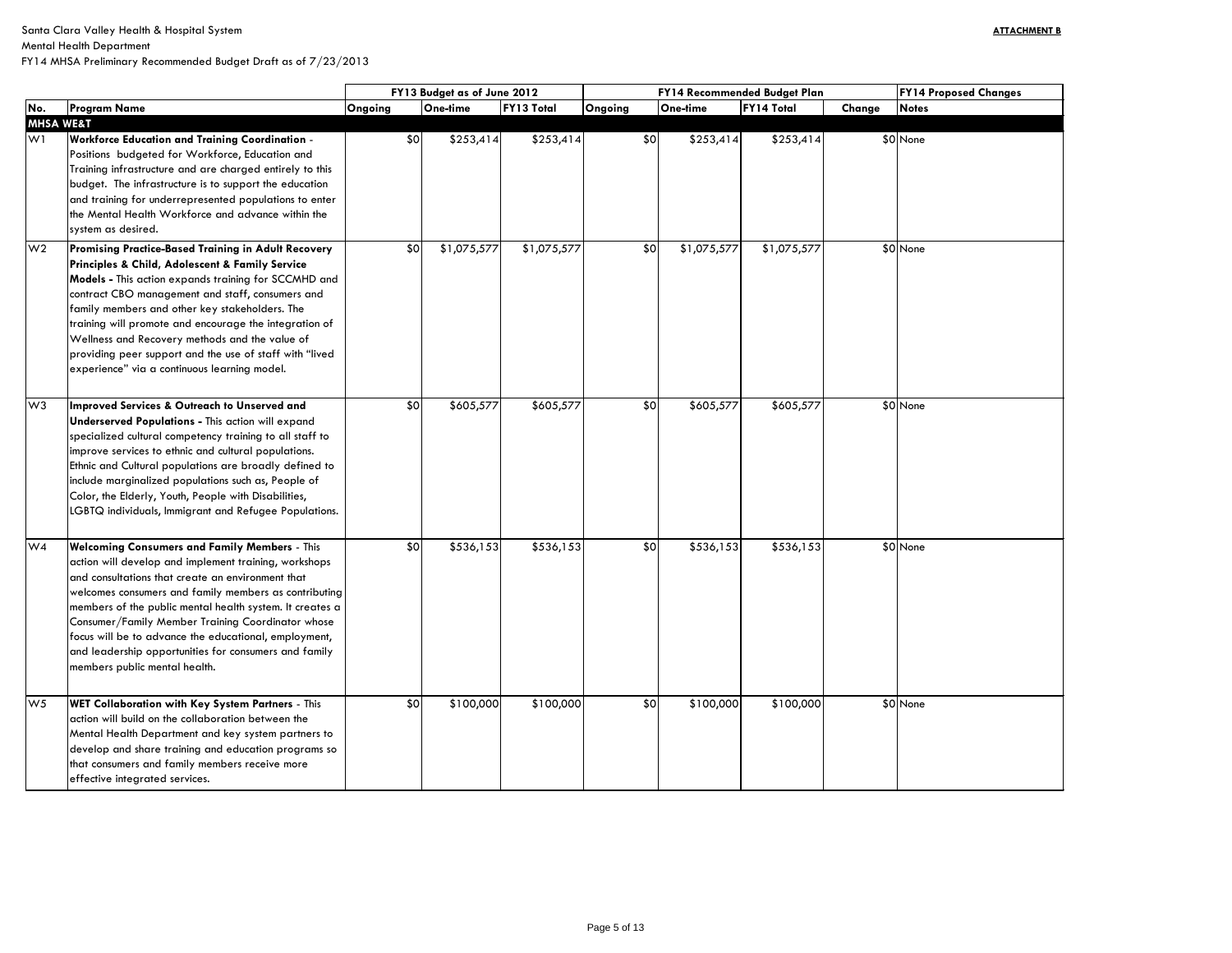| FY14 Proposed Changes |
|-----------------------|
| Notes                 |
| None                  |
| None                  |
| None                  |
|                       |

|     |                                                                                                                                                                                                                                                                                                                                                                                                                                                                                                                                                                                                                                                                                                                                                          | FY13 Budget as of June 2012 |     |             |                   | <b>FY14</b><br>FY14 Recommended Budget Plan |     |             |             |        |           |
|-----|----------------------------------------------------------------------------------------------------------------------------------------------------------------------------------------------------------------------------------------------------------------------------------------------------------------------------------------------------------------------------------------------------------------------------------------------------------------------------------------------------------------------------------------------------------------------------------------------------------------------------------------------------------------------------------------------------------------------------------------------------------|-----------------------------|-----|-------------|-------------------|---------------------------------------------|-----|-------------|-------------|--------|-----------|
| No. | <b>Program Name</b>                                                                                                                                                                                                                                                                                                                                                                                                                                                                                                                                                                                                                                                                                                                                      | Ongoing                     |     | One-time    | <b>FY13 Total</b> | Ongoing                                     |     | One-time    | FY14 Total  | Change | Notes     |
| W6  | A Comprehensive Mental Health Career Pathway<br>Model - Position and overhead budgeted to support the<br>development of the model. The model supports<br>SCCMHD commitment to developing a workforce that<br>can meet the needs of its diverse population and is<br>trained in the principles of recovery and strength-based<br>approaches and culturally competent interventions. The<br>needed "cultural change" in the transformation process<br>is expected to occur as the workforce's composition<br>changes to include more individuals who have "lived<br>experiences" as consumers and family partners, and<br>who come from the diverse cultural, ethnic and linguistic<br>underserved and unserved communities that SCCMHD<br>seeks to serve. |                             | \$0 | \$181,153   | \$181,153         |                                             | \$0 | \$181,153   | \$181,153   |        | $$0$ None |
| W7  | Stipends and Incentives to Support Mental Health<br>Career Pathway - This action is intended to provide<br>financial support through stipends and other financial<br>incentives to attract and enable consumers, family and<br>community partners to enroll in a full range of<br>educational programs that are prerequisites to<br>employment and advancement in public mental health.                                                                                                                                                                                                                                                                                                                                                                  |                             | \$0 | \$954,000   | \$954,000         |                                             | \$0 | \$954,000   | \$954,000   |        | $$0$ None |
|     | Administration - Represents the indirect administrative<br>overhead costs for Mental Health Administration,<br>County's Health & Hospital System Overhead (e.g.<br>Information Systems, Patient Business Services, Finance),<br>County Overhead, and other Mental Health wide<br>administrative functions (e.g. Quality Improvement).                                                                                                                                                                                                                                                                                                                                                                                                                    |                             | \$0 | \$411,858   | \$411,858         |                                             | \$0 | \$411,858   | \$411,858   |        | \$0 None  |
|     | <b>Total MHSA WE&amp;T</b>                                                                                                                                                                                                                                                                                                                                                                                                                                                                                                                                                                                                                                                                                                                               |                             | \$0 | \$4,117,732 | \$4,117,732       |                                             | \$0 | \$4,117,732 | \$4,117,732 | \$0    |           |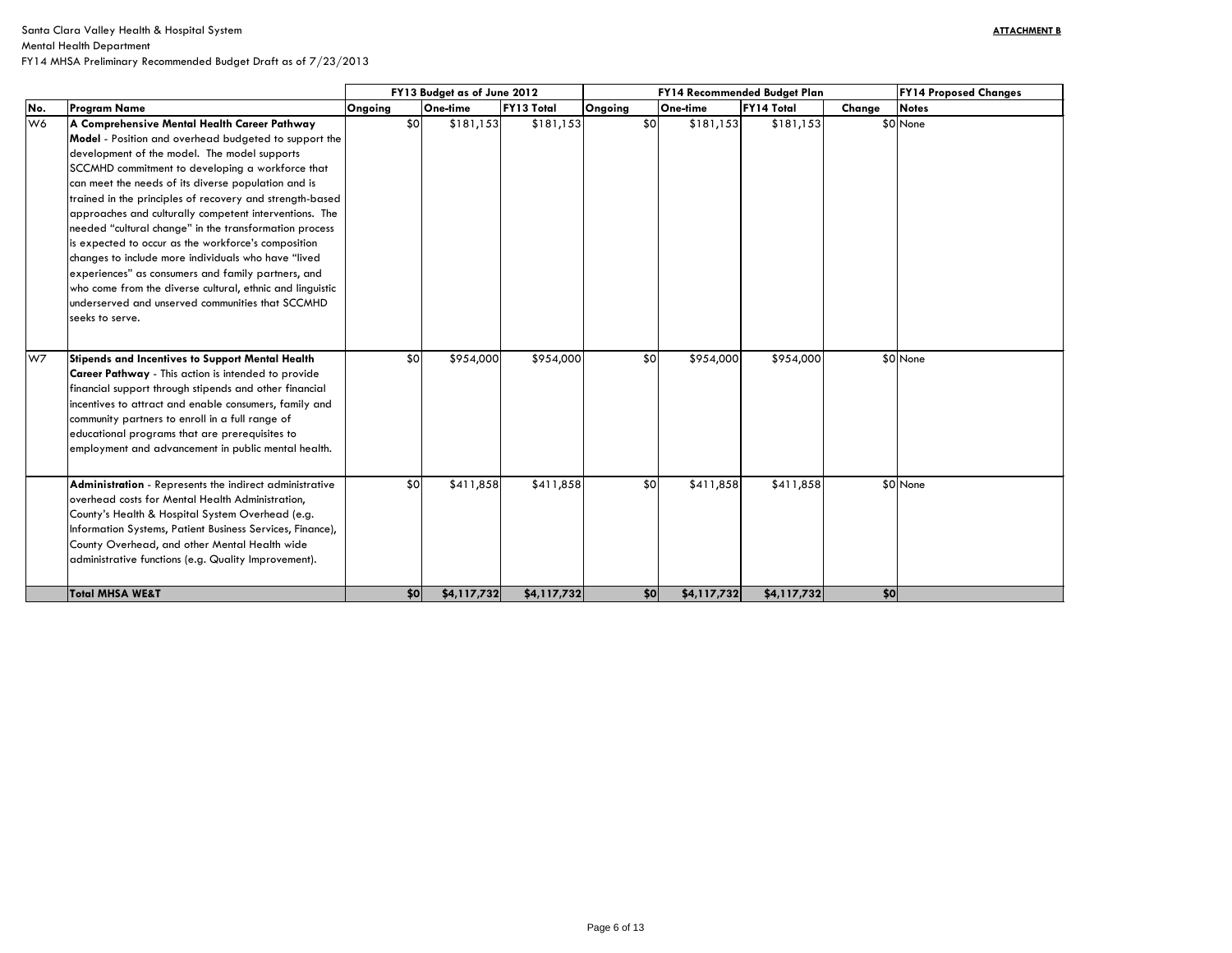| <b>FY14 Proposed Changes</b> |
|------------------------------|
| <b>Notes</b>                 |
| Refer to Attachment A and C. |
|                              |
| Refer to Attachment A and C. |
| Refer to Attachment A and C. |

|                 |                                                                                                               | FY13 Budget as of June 2012 |             |                   | FY14 Recommended Budget Plan |             | <b>FY14 Proposed Changes</b> |        |                                          |
|-----------------|---------------------------------------------------------------------------------------------------------------|-----------------------------|-------------|-------------------|------------------------------|-------------|------------------------------|--------|------------------------------------------|
| No.             | <b>Program Name</b>                                                                                           | Ongoing                     | One-time    | <b>FY13 Total</b> | Ongoing                      | One-time    | <b>FY14 Total</b>            | Change | <b>Notes</b>                             |
| <b>MHSA PEI</b> |                                                                                                               |                             |             |                   |                              |             |                              |        |                                          |
| P <sub>1</sub>  | <b>Community Engagement and Capacity Building for</b>                                                         | \$1,262,506                 | \$479,772   | \$1,742,278       | \$1,262,506                  | \$438,772   | \$1,701,278                  |        | (\$41,000) Refer to Attachment A and C.  |
|                 | Reducing Stigma and Discrimination- This program is                                                           |                             |             |                   |                              |             |                              |        |                                          |
|                 | an initiative to improve the interface between                                                                |                             |             |                   |                              |             |                              |        |                                          |
|                 | behavioral health and local medical primary care in<br>collaboration with mental health and substance abuse   |                             |             |                   |                              |             |                              |        |                                          |
|                 |                                                                                                               |                             |             |                   |                              |             |                              |        |                                          |
|                 | providers. The program incorporates key evidenced-<br>based administrative and direct service strategies that |                             |             |                   |                              |             |                              |        |                                          |
|                 | will improve service access, care coordination and care                                                       |                             |             |                   |                              |             |                              |        |                                          |
|                 | delivery across healthcare systems. A new Mental                                                              |                             |             |                   |                              |             |                              |        |                                          |
|                 | Health Specialty Assessment Center (MHSAC) offers                                                             |                             |             |                   |                              |             |                              |        |                                          |
|                 | mental health assessments and assistance in linking to                                                        |                             |             |                   |                              |             |                              |        |                                          |
|                 | needed services, enrollment in the VMC primary care                                                           |                             |             |                   |                              |             |                              |        |                                          |
|                 | system, annual health screenings with pharmacy                                                                |                             |             |                   |                              |             |                              |        |                                          |
|                 | education for enrolled consumers, and increased                                                               |                             |             |                   |                              |             |                              |        |                                          |
|                 | pharmacy consultation to improve primary care with                                                            |                             |             |                   |                              |             |                              |        |                                          |
|                 | psychiatric medication management.                                                                            |                             |             |                   |                              |             |                              |        |                                          |
|                 |                                                                                                               |                             |             |                   |                              |             |                              |        |                                          |
|                 |                                                                                                               |                             |             |                   |                              |             |                              |        |                                          |
| P <sub>2</sub>  | Strengthening Families and Children - This initiative is                                                      | \$7,388,002                 | \$2,653,624 | \$10,041,626      | \$7,388,002                  | \$2,399,536 | \$9,787,538                  |        | (\$254,088) Refer to Attachment A and C. |
|                 | divided into two components; component 1 is intended<br>to prevent or intervene early in the development of   |                             |             |                   |                              |             |                              |        |                                          |
|                 | emotional and behavioral problems in young children                                                           |                             |             |                   |                              |             |                              |        |                                          |
|                 | by providing the parents with outcome-based parenting                                                         |                             |             |                   |                              |             |                              |        |                                          |
|                 | strategies, support services, and access to screenings to                                                     |                             |             |                   |                              |             |                              |        |                                          |
|                 | identify developmental delays, and component 2 builds                                                         |                             |             |                   |                              |             |                              |        |                                          |
|                 | upon the first by implementing a continuum of services                                                        |                             |             |                   |                              |             |                              |        |                                          |
|                 | targeting four geographic areas of high need                                                                  |                             |             |                   |                              |             |                              |        |                                          |
|                 | (Investment Communities) for children and youth ages 0-                                                       |                             |             |                   |                              |             |                              |        |                                          |
|                 | 18 who may be experiencing symptoms ranging from                                                              |                             |             |                   |                              |             |                              |        |                                          |
|                 | behavioral/emotional distress to depression and                                                               |                             |             |                   |                              |             |                              |        |                                          |
|                 | anxiety caused by trauma or other risk factors.                                                               |                             |             |                   |                              |             |                              |        |                                          |
|                 |                                                                                                               |                             |             |                   |                              |             |                              |        |                                          |
|                 |                                                                                                               |                             |             |                   |                              |             |                              |        |                                          |
| P <sub>3</sub>  | Prevention and Early Interventions for Individuals                                                            | \$1,380,479                 | \$1,400,520 | \$2,780,999       | \$1,166,482                  | \$1,305,520 | \$2,472,002                  |        | (\$308,997) Refer to Attachment A and C. |
|                 | <b>Experiencing Onset of Serious Psychiatric Illness with</b>                                                 |                             |             |                   |                              |             |                              |        |                                          |
|                 | <b>Psychotic Features - The REACH (Raising Early</b>                                                          |                             |             |                   |                              |             |                              |        |                                          |
|                 | Awareness Creating Hope) program implements a                                                                 |                             |             |                   |                              |             |                              |        |                                          |
|                 | continuum of services targeting youth and transition age                                                      |                             |             |                   |                              |             |                              |        |                                          |
|                 | youth (TAY) (ages 11 to 25) who are experiencing At                                                           |                             |             |                   |                              |             |                              |        |                                          |
|                 | Risk Mental States (ARMS) or prodromal symptoms. The                                                          |                             |             |                   |                              |             |                              |        |                                          |
|                 | service model is based on the Early Detection and                                                             |                             |             |                   |                              |             |                              |        |                                          |
|                 | Intervention for the Prevention of Psychosis (EDIPP)                                                          |                             |             |                   |                              |             |                              |        |                                          |
|                 | program, which is currently a replication study occurring                                                     |                             |             |                   |                              |             |                              |        |                                          |
|                 | at six sites nation wide to build research evidence on the                                                    |                             |             |                   |                              |             |                              |        |                                          |
|                 | effectiveness of preventing the onset and severity of                                                         |                             |             |                   |                              |             |                              |        |                                          |
|                 | serious mental illness with psychosis.                                                                        |                             |             |                   |                              |             |                              |        |                                          |
|                 |                                                                                                               |                             |             |                   |                              |             |                              |        |                                          |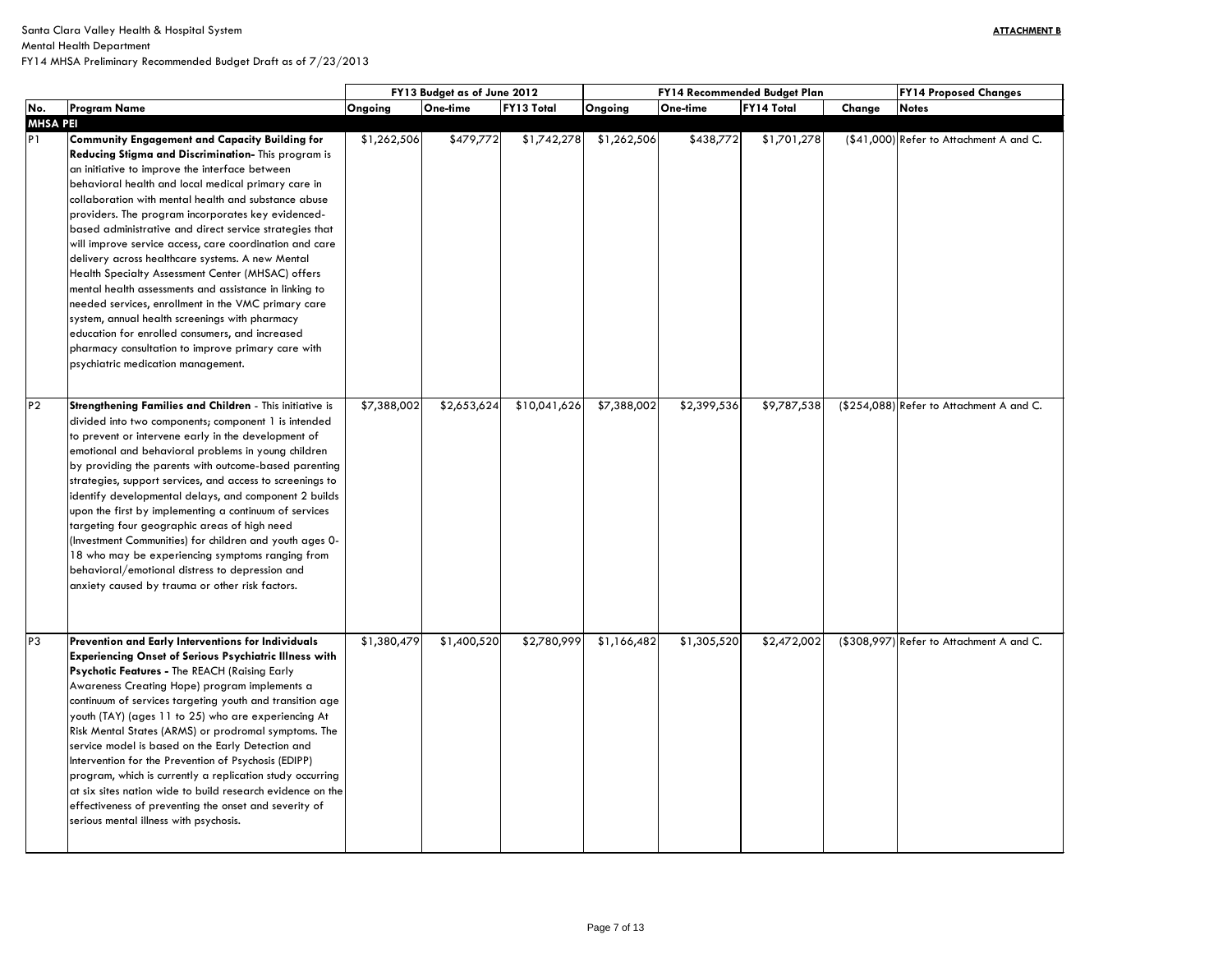|                |                                                                                                                                                                                                                                                                                                                                                                                                                                           | FY13 Budget as of June 2012 |             |                   |              | <b>FY14 Recommended Budget Plan</b> | <b>FY14 Proposed Changes</b> |             |                                          |
|----------------|-------------------------------------------------------------------------------------------------------------------------------------------------------------------------------------------------------------------------------------------------------------------------------------------------------------------------------------------------------------------------------------------------------------------------------------------|-----------------------------|-------------|-------------------|--------------|-------------------------------------|------------------------------|-------------|------------------------------------------|
| No.            | <b>Program Name</b>                                                                                                                                                                                                                                                                                                                                                                                                                       | <b>Ongoing</b>              | One-time    | <b>FY13 Total</b> | Ongoing      | <b>One-time</b>                     | <b>FY14 Total</b>            | Change      | <b>Notes</b>                             |
| P <sub>4</sub> | Primary Care / Behavioral Health Integration for<br>Adults and Older Adults - This program has two major<br>components: 1) services to new refugees drawing upon<br>outreach and focus groups with refugees and<br>organizations serving refugees; and 2) implementation<br>of integrated behavioral health services within local non-<br>profit Federally Qualified Health Centers (FQHCs) that<br>serve underserved ethnic communities. | \$1,418,681                 | \$1,398,676 | \$2,817,357       | \$2,198,781  | \$2,802,000                         | \$5,000,781                  |             | \$2,183,424 Refer to Attachment A and C. |
| P <sub>5</sub> | Suicide Prevention Strategic Plan - This project initiated<br>a county-wide strategic planning process to develop a<br>strategic action plan to prevent suicide. The plan was<br>completed in August 2010 and is now in the stages of<br>implementation.                                                                                                                                                                                  | \$1,010,125                 | \$0         | \$1,010,125       | \$1,010,125  | \$273,375                           | \$1,283,500                  |             | \$273,375 Refer to Attachment A and C.   |
|                | PEI Administration - Represents the indirect<br>administrative overhead costs for Mental Health<br>Administration, County's Health & Hospital System<br>Overhead (e.g. Information Systems, Patient Business<br>Services, Finance), County Overhead, and other Mental<br>Health wide administrative functions (e.g. Quality<br>Improvement).                                                                                              | \$1,227,120                 | \$592,134   | \$1,819,254       | \$1,227,120  | \$592,134                           | \$1,819,254                  |             | \$0 None                                 |
|                | <b>Total MHSA PEI</b>                                                                                                                                                                                                                                                                                                                                                                                                                     | \$13,686,913                | \$6,524,726 | \$20,211,639      | \$14,253,016 | \$7,811,337                         | \$22,064,353                 | \$1,852,714 |                                          |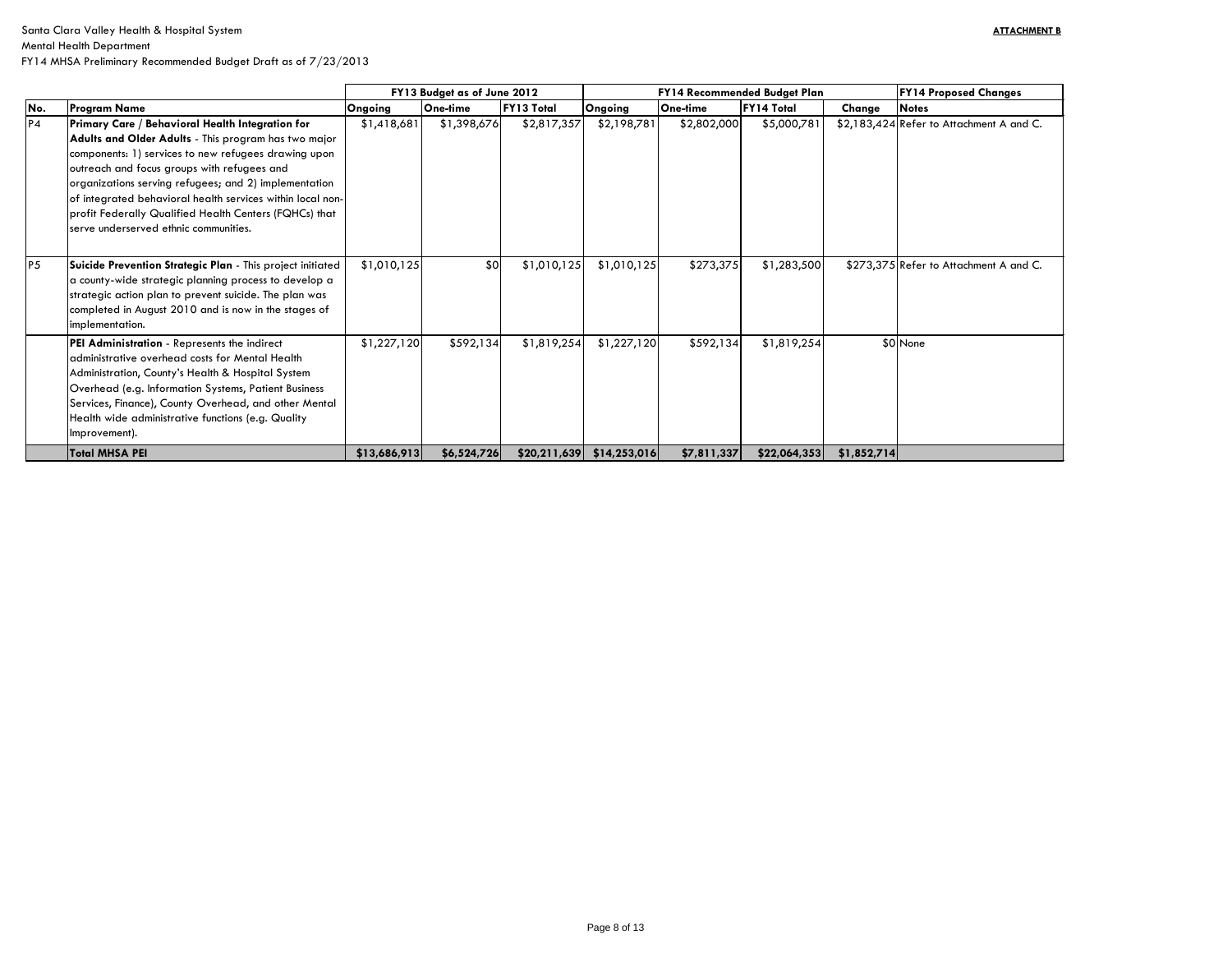Mental Health Department

|                 |                                                                                                                                                                                                                                                                                                                                                                                                                                                                                                                                                                                                                                                                               |             | FY13 Budget as of June 2012 |                   |             | FY14 Recommended Budget Plan | <b>FY14 Proposed Changes</b> |        |                                          |
|-----------------|-------------------------------------------------------------------------------------------------------------------------------------------------------------------------------------------------------------------------------------------------------------------------------------------------------------------------------------------------------------------------------------------------------------------------------------------------------------------------------------------------------------------------------------------------------------------------------------------------------------------------------------------------------------------------------|-------------|-----------------------------|-------------------|-------------|------------------------------|------------------------------|--------|------------------------------------------|
| No.             | <b>Program Name</b>                                                                                                                                                                                                                                                                                                                                                                                                                                                                                                                                                                                                                                                           | Ongoing     | <b>One-time</b>             | <b>FY13 Total</b> | Ongoing     | One-time                     | <b>FY14 Total</b>            | Change | <b>Notes</b>                             |
| <b>MHSA INN</b> |                                                                                                                                                                                                                                                                                                                                                                                                                                                                                                                                                                                                                                                                               |             |                             |                   |             |                              |                              |        |                                          |
|                 | INN-01 Early Childhood Universal Screening Project - The aim<br>of this 24 month project is to develop a model to<br>increase access to services and improve outcomes by<br>strengthening the screening and referral process for<br>young children with developmental concerns and social-<br>emotional delays. This project will test whether the<br>implementation of multi-language electronic<br>developmental screening tools and audio/visual<br>components in a pediatric clinic provides an economic,<br>low cost, and effective method for linking parents and<br>their children to mental health and other indicated<br>services.                                   | \$254,670   | \$472,694                   | \$727,364         | \$254,670   | \$472,694                    | \$727,364                    |        | \$0 Refer to Attachment A and C.         |
|                 | INN-02 Peer-run TAY Inn - The aim of this 36-month project is<br>to increase access to services and improve outcomes for<br>high-risk, transition age youth in a voluntary 24-hour<br>care setting. The project model proposes the<br>implementation of an innovative 24-hour service that<br>involves a significant expansion of the role of TAY<br>employees in decision-making and provision of program<br>services.                                                                                                                                                                                                                                                       | \$1,251,053 | \$105,000                   | \$1,356,053       | \$1,251,053 | \$50,000                     | \$1,301,053                  |        | (\$55,000) Refer to Attachment A and C.  |
|                 | INN-03 Co-Occurring Mental Health Disorders in Adults with<br>Autism & Developmental Disabilities - this project will<br>test an assessment model for determining the extent of<br>concurrent psychiatric and developmental disabilities<br>and will explore models of effective treatment for<br>individuals challenged by these dual conditions.                                                                                                                                                                                                                                                                                                                            | \$411,282   | \$0                         | \$411,282         | \$0         | \$0                          | \$0                          |        | (\$411,282) Refer to Attachment A and C. |
|                 | INN-04 Elders' Storytelling Project (Previously named the<br>Merging the Old with the New Project)- This project<br>develops a model to increase the quality of services for<br>isolated older adults by adapting a culturally-based<br>"story-telling" approach that capitalizes on the<br>traditional role of older adults as transmitters of cultural<br>wisdom and values. The core service will be provided<br>by community workers through a 12-week curriculum<br>where the older adult, in the company of family<br>members and caregivers, is elicited to reminisce on<br>his/her life and express and capture significant<br>memories and personal accomplishments. | \$388,042   | \$40,000                    | \$428,042         | \$388,042   | \$0                          | \$388,042                    |        | (\$40,000) Refer to Attachment A and C.  |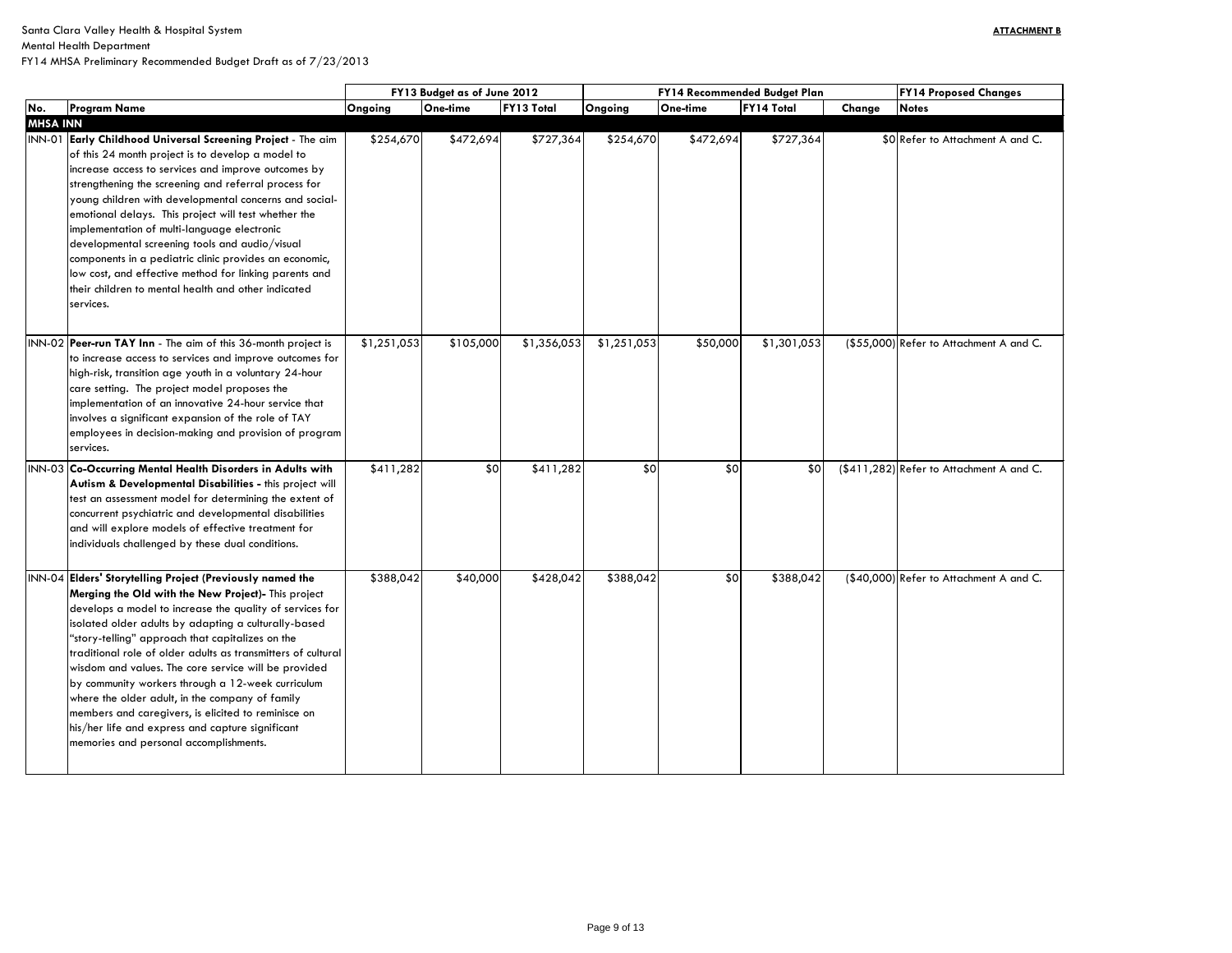### Mental Health Department

|     |                                                                                                                                                                                                                                                                                                                                                                                                                                                                                                                                                                                                                                                                                                                                            |           | FY13 Budget as of June 2012 |                   |           |           | <b>FY14 Recommended Budget Plan</b> | <b>FY14 Proposed Changes</b>             |  |
|-----|--------------------------------------------------------------------------------------------------------------------------------------------------------------------------------------------------------------------------------------------------------------------------------------------------------------------------------------------------------------------------------------------------------------------------------------------------------------------------------------------------------------------------------------------------------------------------------------------------------------------------------------------------------------------------------------------------------------------------------------------|-----------|-----------------------------|-------------------|-----------|-----------|-------------------------------------|------------------------------------------|--|
| No. | <b>Program Name</b>                                                                                                                                                                                                                                                                                                                                                                                                                                                                                                                                                                                                                                                                                                                        | Ongoing   | One-time                    | <b>FY13 Total</b> | Ongoing   | One-time  | <b>FY14 Total</b>                   | Change<br><b>Notes</b>                   |  |
|     | INN-05 Multi-Cultural Center - Multi-Cultural Center (MCC) -<br>This project is designed to increase access to<br>underserved and inappropriately served ethnic<br>minorities by housing activities and services for multiple<br>ethnic communities in Santa Clara County. MCC will<br>provide an opportunity for ethnic minority community<br>coordinators to collaborate in identifying and initiating<br>multi-cultural approaches to successfully engage<br>individuals in mental health services in a culturally<br>sensitive manner and find sensitive ways to combat<br>stigma and internalized oppression.                                                                                                                         | \$724,567 | \$75,000                    | \$799,567         | \$424,567 | \$75,000  | \$499,567                           | (\$300,000) Refer to Attachment A and C. |  |
|     | INN-06 Transitional Mental Health Services for Newly<br>Released Inmates - The aim of this 36-month project is<br>to develop a model that examines whether the<br>organizational support of the Mental Health<br>Department provided to an inter-faith collaborative and<br>coordination and collaboration with other service<br>providers/advocacy groups increases the capacity of<br>faith organizations to serve newly-released inmates and<br>improve outcomes (symptom management; relationships;<br>work/meaningful activities; and satisfaction with<br>service).                                                                                                                                                                  | \$492,264 | \$0                         | \$492,264         | \$492,264 | \$250,000 | \$742,264                           | \$250,000 Refer to Attachment A and C.   |  |
|     | INN-07 Mental Health / Law Enforcement Post Crisis<br>Intervention - The aim of this 24-month project is to<br>develop a model to improve mental health crisis<br>resolution and engagement in services for individuals<br>and their families who experience law enforcement-<br>involved acute mental health crises through the provision<br>of compassionate and timely post-crisis services that<br>include post-event visits (within 24-hours) from a team<br>that includes a peer/family mentor and mental health<br>clinician; follow-up support and linkage services; and de-<br>briefing with law enforcement liaisons, consumer/family<br>mentors and clinical staff to continually inform the<br>effectiveness of service.       | \$625,420 | \$0                         | \$625,420         | \$0       | \$0       | \$0                                 | (\$625,420) Refer to Attachment A and C. |  |
|     | INN-08 Interactive Video Scenarios Training - is a unique new<br>application of Interactive Video Simulation Training<br>(IVST) to teach police officers to recognize mental<br>illness, de-escalate mentally ill people in crisis, and<br>increase access for these people to services. In IVST<br>applications, students interact with a life-sized video<br>projection that actually changes based on the students<br>statements and decisions. Project 8 will produce six<br>interactive video simulations depicting mentally ill<br>people in crisis. The IVST will be used in conjunction<br>with lecture and discussion to increase the awareness<br>and proficiency of police officers encountering people<br>with mental illness. | \$78,000  | \$173,400                   | \$251,400         | \$0       | \$14,400  | \$14,400                            | (\$237,000) Refer to Attachment A and C. |  |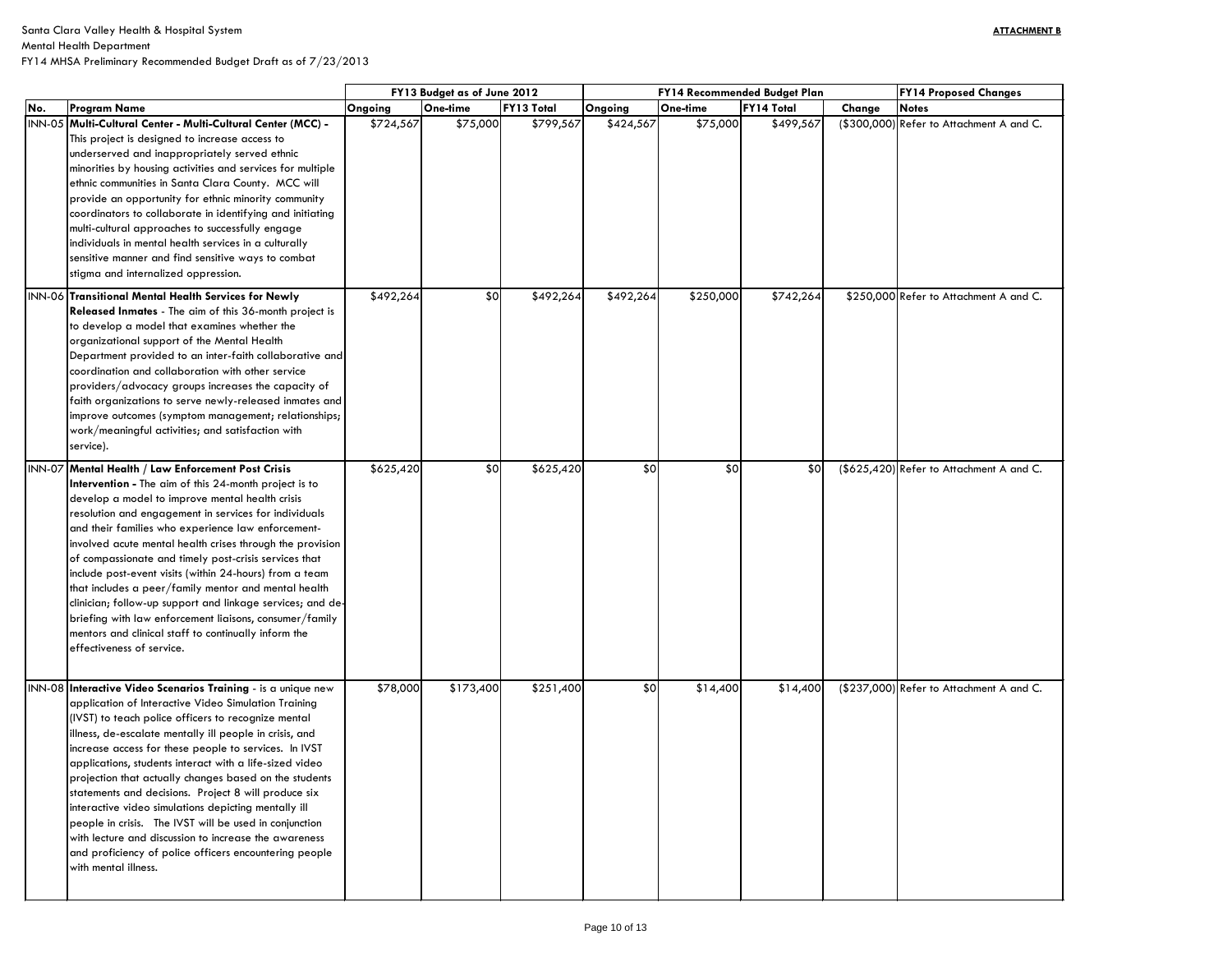| <b>FY14 Proposed Changes</b> |  |  |  |  |  |  |  |  |
|------------------------------|--|--|--|--|--|--|--|--|
| <b>Notes</b>                 |  |  |  |  |  |  |  |  |
| Refer to Attachment A and C. |  |  |  |  |  |  |  |  |
|                              |  |  |  |  |  |  |  |  |
| None                         |  |  |  |  |  |  |  |  |
|                              |  |  |  |  |  |  |  |  |

|     |                                                                                                                                                                                                                                                                                                                                                                                                                                     |              | FY13 Budget as of June 2012 |                   |             | <b>FY14 Recommended Budget Plan</b> | <b>FY14 Proposed Changes</b> |                            |                                          |
|-----|-------------------------------------------------------------------------------------------------------------------------------------------------------------------------------------------------------------------------------------------------------------------------------------------------------------------------------------------------------------------------------------------------------------------------------------|--------------|-----------------------------|-------------------|-------------|-------------------------------------|------------------------------|----------------------------|------------------------------------------|
| No. | <b>Program Name</b>                                                                                                                                                                                                                                                                                                                                                                                                                 | Ongoing      | One-time                    | <b>FY13 Total</b> | Ongoing     | One-time                            | <b>FY14 Total</b>            | Change                     | <b>Notes</b>                             |
|     | INN-09 AB109/117 Re-Entry Multi-Agency Pilot also known                                                                                                                                                                                                                                                                                                                                                                             | \$65,388     | \$964,502                   | \$1,029,890       | \$65,388    | \$458,292                           | \$523,680                    |                            | (\$506,210) Refer to Attachment A and C. |
|     | as "Re-Entry MAP" - The aim of this pilot is to develop<br>and test a service need assessment and delivery model<br>that will facilitate interagency coordination with<br>Probation, Custody Health Services, the Department of<br>Alcohol and Drug Services, and the Social Services<br>Agency in assessing and providing relevant and<br>effective re-entry services for incarcerated adults<br>exiting prison and jail settings. |              |                             |                   |             |                                     |                              |                            |                                          |
|     | Administration - Represents the indirect administrative<br>overhead costs for Mental Health Administration,<br>County's Health & Hospital System Overhead (e.g.<br>Information Systems, Patient Business Services, Finance),<br>County Overhead, and other Mental Health wide<br>administrative functions (e.g. Quality Improvement).                                                                                               | \$378,343    | \$222,489                   | \$600,832         | \$378,343   | \$222,489                           | \$600,832                    |                            | \$0 None                                 |
|     | <b>Total MHSA INN</b>                                                                                                                                                                                                                                                                                                                                                                                                               | \$4,669,028] | \$2,053,085                 | \$6,722,113]      | \$3,254,327 | \$1,542,875                         |                              | $$4,797,202$ (\$1,924,912) |                                          |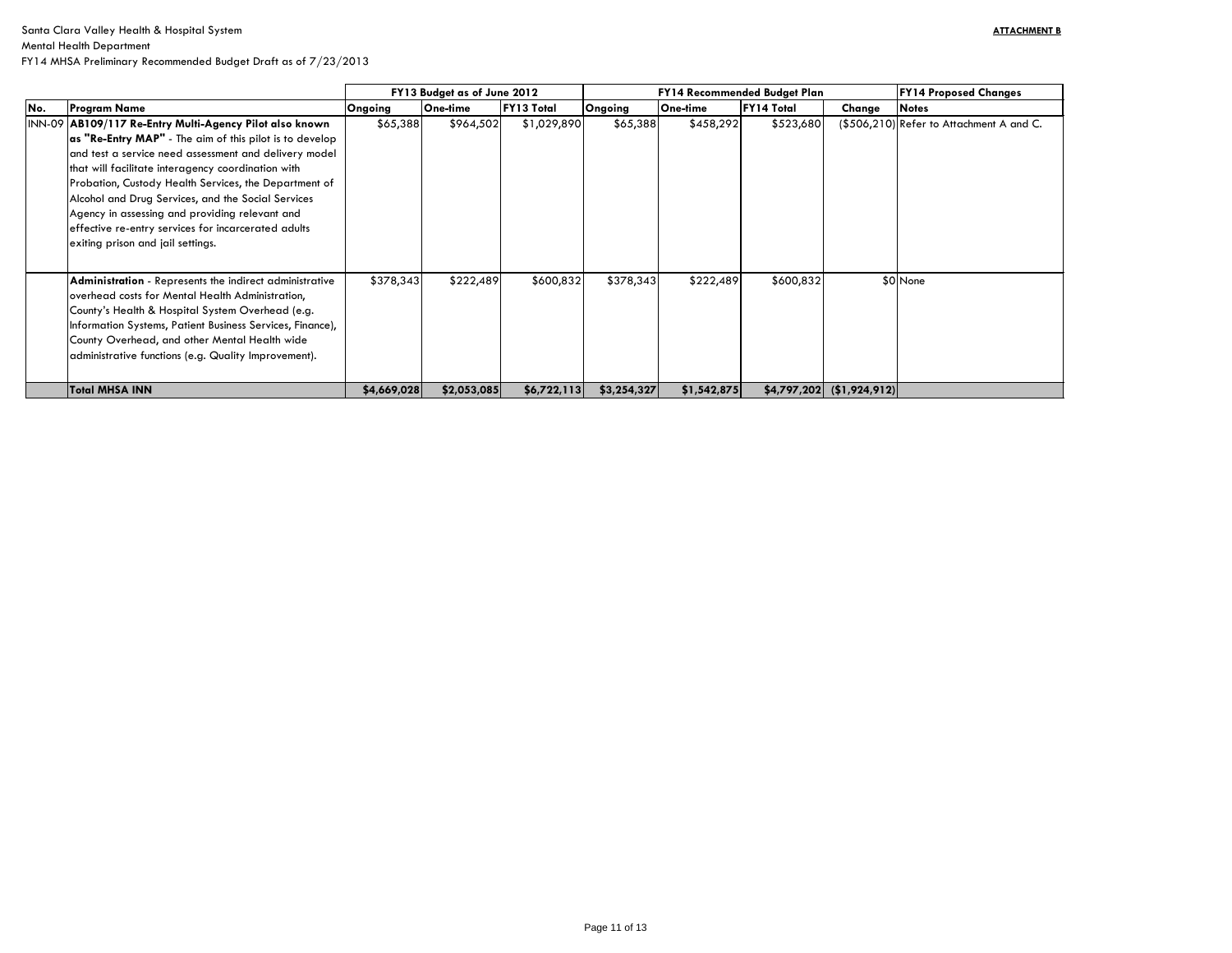Mental Health Department

|                  |                                                                                                                                                                                                                                                                                                                                                                                                                                      | FY13 Budget as of June 2012 |              |                   |         | FY14 Recommended Budget Plan | <b>FY14 Proposed Changes</b> |        |                            |
|------------------|--------------------------------------------------------------------------------------------------------------------------------------------------------------------------------------------------------------------------------------------------------------------------------------------------------------------------------------------------------------------------------------------------------------------------------------|-----------------------------|--------------|-------------------|---------|------------------------------|------------------------------|--------|----------------------------|
| No.              | <b>Program Name</b>                                                                                                                                                                                                                                                                                                                                                                                                                  | Ongoing                     | One-time     | <b>FY13 Total</b> | Ongoing | One-time                     | <b>FY14 Total</b>            | Change | <b>Notes</b>               |
| <b>MHSA CFTN</b> |                                                                                                                                                                                                                                                                                                                                                                                                                                      |                             |              |                   |         |                              |                              |        |                            |
| <b>EHR</b>       | Electronic Health Record - Provide a comprehensive<br>electronic mental health medical record of consumer<br>data that can be shared in a secure and integrated<br>environment across service providers. The project will<br>reduce paper medical charts, improve coordination of<br>care, streamline and automate clinic operations.                                                                                                | \$0 <sub>l</sub>            | \$15,601,000 | \$15,601,000      | \$0     | \$15,601,000                 | \$15,601,000                 |        | \$0 Refer to Attachment A. |
| <b>EDW</b>       | <b>Enterprise-wide Data Warehouse -</b> Create a single<br>data repository for all County mental health information<br>including clinical, financial and administrative data. The<br>EDW will integrate information for local, state and<br>federal reporting and support treatment decisions,<br>program design or re-design, and management decision-<br>making to achieve improved client care and outcomes.                      | \$0                         | \$2,644,000  | \$2,644,000       | \$0     | \$2,644,000                  | \$2,644,000                  |        | \$0 Refer to Attachment A. |
| <b>CLC</b>       | Consumer Learning Center - Provide support for<br>consumers by setting up supervised computer labs and<br>training in basic PC skills in established self-help and<br>wellness centers throughout the County.                                                                                                                                                                                                                        | \$0                         | \$572,000    | \$572,000         | \$0     | \$572,000                    | \$572,000                    |        | \$0 Refer to Attachment A. |
| <b>WEB</b>       | <b>Website Redesign and Consumer Portal - Improve</b><br>services for consumers and their families by enhancing<br>the current MH website and developing a secure<br>consumer portal. The website and portal will provide<br>access to information on wellness and recovery, support<br>and advocacy groups, and service providers. It will also<br>provide limited access to clinical and outcome<br>information.                   | \$0                         | \$319,000    | \$319,000         | \$0     | \$319,000                    | \$319,000                    |        | \$0 Refer to Attachment A. |
| BHX              | Bed and Housing Exchange - Provide a data base with<br>posting and query tools that will allow operators of<br>inpatient and residential mental health facilities to post<br>open beds as they become available. Case managers<br>and clinicians will be able to query the data base and<br>act on behalf of their clients to secure the appropriate<br>level and type of housing and associated service<br>needed by their clients. | \$0                         | \$200,000    | \$200,000         | \$0     | \$200,000                    | \$200,000                    |        | \$0 Refer to Attachment A. |